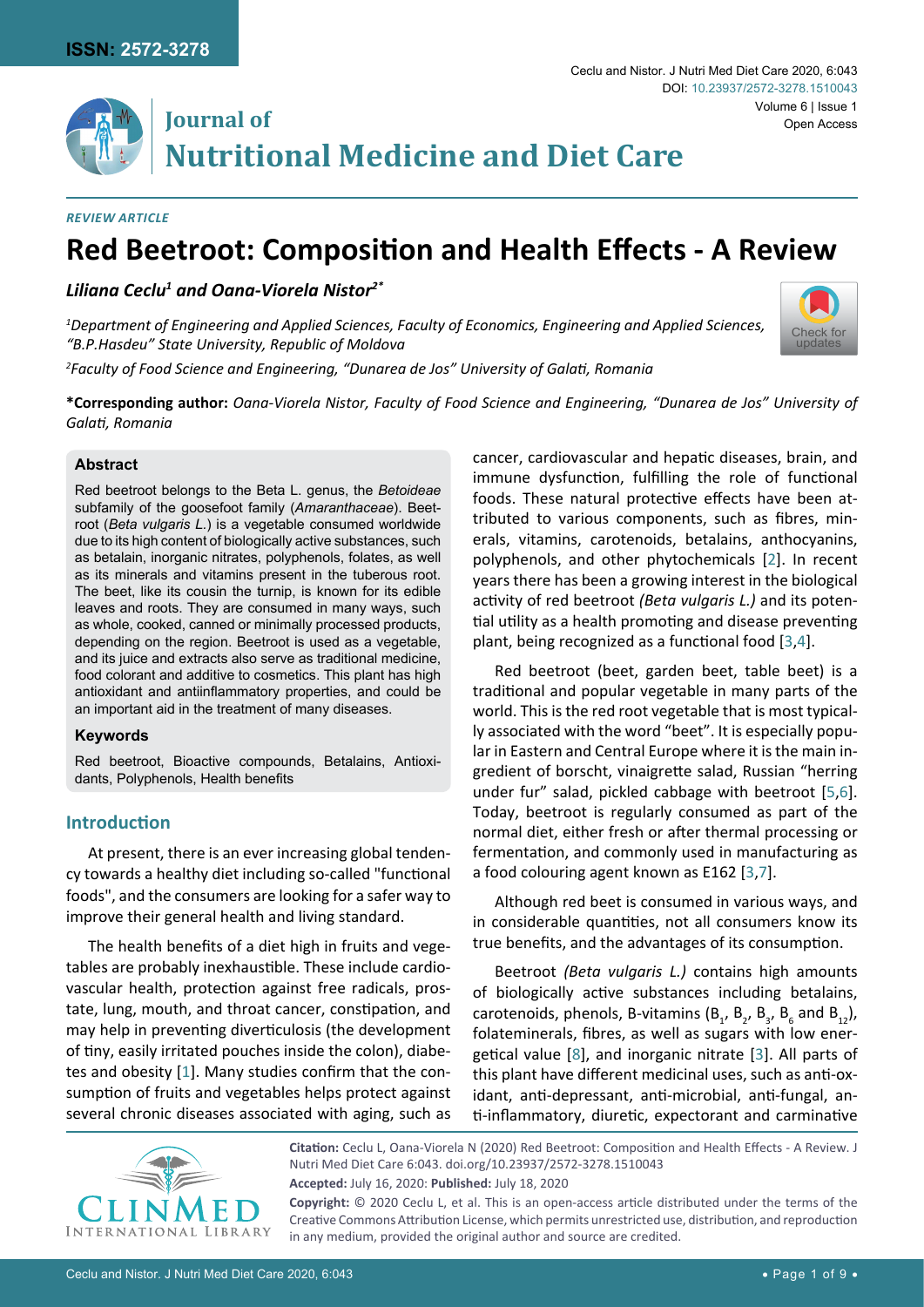[[6](#page-6-4)], hepatoprotective [\[9\]](#page-6-12), or protector of cardiovascular health. Other benefits reported by [[8](#page-6-6),[10](#page-6-13)] include the inhibition of lipid peroxidation and chemo-preventative effects [\[11](#page-6-14),[12](#page-6-15)].

The aim of this review article is to briefly present the importance and therapeutic properties of red beetroot for human consumption.

# **Origin and Description**

Red beetroot belongs to the *Beta vulgaris ssp. Vulgaris L*. subspecies, *Beta vulgaris L.* species, *Beta L*. genus, *Betoideae* subfamily of the goosefoot family (*Amaranthaceae*), and the *Caryophyllales* order.

The plants of the *Beta* genus are presumed to have originated in North Africa and spread through the Mediterranean Sea route, occupying the seashores of Europe, Asia and the Americas [\[5\]](#page-6-3).

Red beetroot *(Beta vulgarisssp. vulgaris L.)* is a [herba](http://en.wikipedia.org/wiki/Herbaceous_plant)[ceous](http://en.wikipedia.org/wiki/Herbaceous_plant) [biennial](http://en.wikipedia.org/wiki/Biennial_plant) (flowering in the second year of growth) or, rarely, [perennial plant](http://en.wikipedia.org/wiki/Perennial_plant) up to 120 cm (up to 200 cm in second year) in height, but cultivated forms are mostly biennial. The roots of the cultivated forms are dark red, white, or yellow, and moderately to strongly swollen and fleshy or brown, fibrous, sometimes swollen and woody in the wild subspecies [[5](#page-6-3),[8](#page-6-6),[13\]](#page-6-16).

#### **Red Beetroot Nutrients**

Red beets is a vegetable with a low fat content, but rich in carbohydrates, starch, soluble fibers, proteins, being a product with moderate caloric value. Beet roots are rich in vitamins C, A, E, K. They have an important content of B-vitamins (B<sub>1</sub>-[thiamine](https://en.wikipedia.org/wiki/Thiamine), B<sub>2</sub>-riboflavin, B<sub>3</sub>-niacin, B<sub>s</sub>-pantothenic acid, B<sub>6</sub>-pyridoxine, B<sub>9</sub>-folates and  $B_{12}$ -cyancobalamin), as well as folic acid and powerful antioxidants, such as triterpenes, sesquiterpenoids, carotenoids, coumarins, flavonoids (tiliroside, astragalin, rhamnocitrin, rhamnetin, kaempferol), betalains and phenolic compounds. Other bioactive compounds that are found in beets are: saponins, alkaloids (calystegine  $B_{1}$ , calystegine  $B_{2}$ , calystegine  $C_{1}$ , calystegine  $B_{3}$ , ipomine), amino acids (threonine, valine, cystine, methionine, isoleucine, leucine, lysine, phenylalanine, histidine, arginine, glutamic acid, proline, alanine, tyrosine - in leaves), tannins. Beet roots are a good source of minerals, like manganese (good for bone health), magnesium, potassium, sodium, phosphorus, iron, zinc, copper, boron, silica and selenium [\[5](#page-6-3),[11](#page-6-14),[12](#page-6-15),[14](#page-6-17),[15](#page-6-18)].

The chemical composition differs depending on the red beetroot variety. The range of the chemical composition and distribution of the nutritional compounds of red beetroot depends on the anatomical part of the plant (leaf, stem, root, peel) [[16\]](#page-6-19). Beetroot leaves are richer in carotenoids compared to tubers. This is explained by the fact that carotenoids are accumulated in chloroplasts of green part of plants as a mixture of α- and β-carotene, β-cryptoxanthin, lutein, zeaxanthin,

Green leaves and stems are a perfect solution in obesity problems and weight management, as they are typically low in calories. The high level of vitamin A, K and C is important for the production of a protein essential for bone health. Green leafy vegetables are a major source of iron and calcium for any diet. Leafy vegetables are used in preventing chronic diseases, such as cancer, cardiovascular disease and diabetes, as they have anti-inflammatory and anticarcinogenic activity. Beetroot leaves are used to reduce blood pressure [\[18](#page-6-9),[19](#page-6-10)].

Red beet is a significant source of polyphenols, which together with the betalains, show a high antioxidant effect and radical scavenging capacity.

The composition of the various nutrients of red beet is shown in [Table 1](#page-1-0).

Carotenoids are an important class of compunds, also called tetraterpenoids, which are organic pigments. The carotenoids from red beetroot are not representative being in small quantities [[20](#page-6-11)]. The carotenoids

<span id="page-1-0"></span>

|                        | <b>Table 1:</b> Composition of raw red beetroot flesh per 100 g |  |  |  |  |
|------------------------|-----------------------------------------------------------------|--|--|--|--|
| $[5, 8, 11, 52, 67]$ . |                                                                 |  |  |  |  |

| Compounds                          | Value             |                  |  |  |
|------------------------------------|-------------------|------------------|--|--|
|                                    | <b>Tubers</b>     | Leaves           |  |  |
| Water (g)                          | $91.3 \pm 4.29$   | $91.00 \pm 4.00$ |  |  |
| Protein (g)                        | $1.89 \pm 0.3$    | $2.20 \pm 0.5$   |  |  |
| Carbohydrate, by<br>difference (g) | $7.23 \pm 2.33$   | $4.33 \pm 1.5$   |  |  |
| Fiber, total dietary g             | $3.25 \pm 0.55$   | 3.7              |  |  |
| Sugars, total (g)                  | $6.76 \pm 1.23$   | 0.50             |  |  |
| Total lipid (fat) (g)              | $0.15 \pm 0.05$   | 0.13             |  |  |
| Ash (g)                            | $1.08 \pm 0.72$   | 2.33             |  |  |
| α-Carotene (µg)                    | $22.0 \pm 2.0$    | $3.5 \pm 0.5$    |  |  |
| β-Carotene (μg)                    | 0                 | 11.64            |  |  |
| Lycopene (µg)                      | $30 \pm 0.3$      | 0                |  |  |
| Lutein + zeaxanthin $(\mu g)$      | 0                 | 1.503            |  |  |
| Betaine (µg)                       | $128.7 \pm 22.0$  | 0                |  |  |
| Folate (µg)                        | 109               | 15               |  |  |
| Niacin (mg)                        | 0.334             | 0.400            |  |  |
| Vitamin A, IU                      | 0                 | 6.326            |  |  |
| Vitamin B <sub>s</sub>             | 0.067             | 0.106            |  |  |
| Vitamin C (mg)                     | $7.2 \pm 2.5$     | 30               |  |  |
| Sodium, Na (mg)                    | $78.0 \pm 5.0$    | 226              |  |  |
| Potassium, K (mg)                  | $325 \pm 4.5$     | 762              |  |  |
| Phosphorus, P (mg)                 | 40.00             | 41               |  |  |
| Magnesium, Mg (mg)                 | $23.0 \pm 2.0$    | 70               |  |  |
| Calcium, Ca (mg)                   | $16 \pm 3.5$      | 117              |  |  |
| Manganese, Mn (mg)                 | $0.359 \pm 0.04$  | 0.391            |  |  |
| Zinc, Zn (mg)                      | $0.365 \pm 0.015$ | 0.38             |  |  |
| Copper, Cu (mg)                    | 0.075             | 0.191            |  |  |
| Iron, Fe (mg)                      | 0.80              | 2.57             |  |  |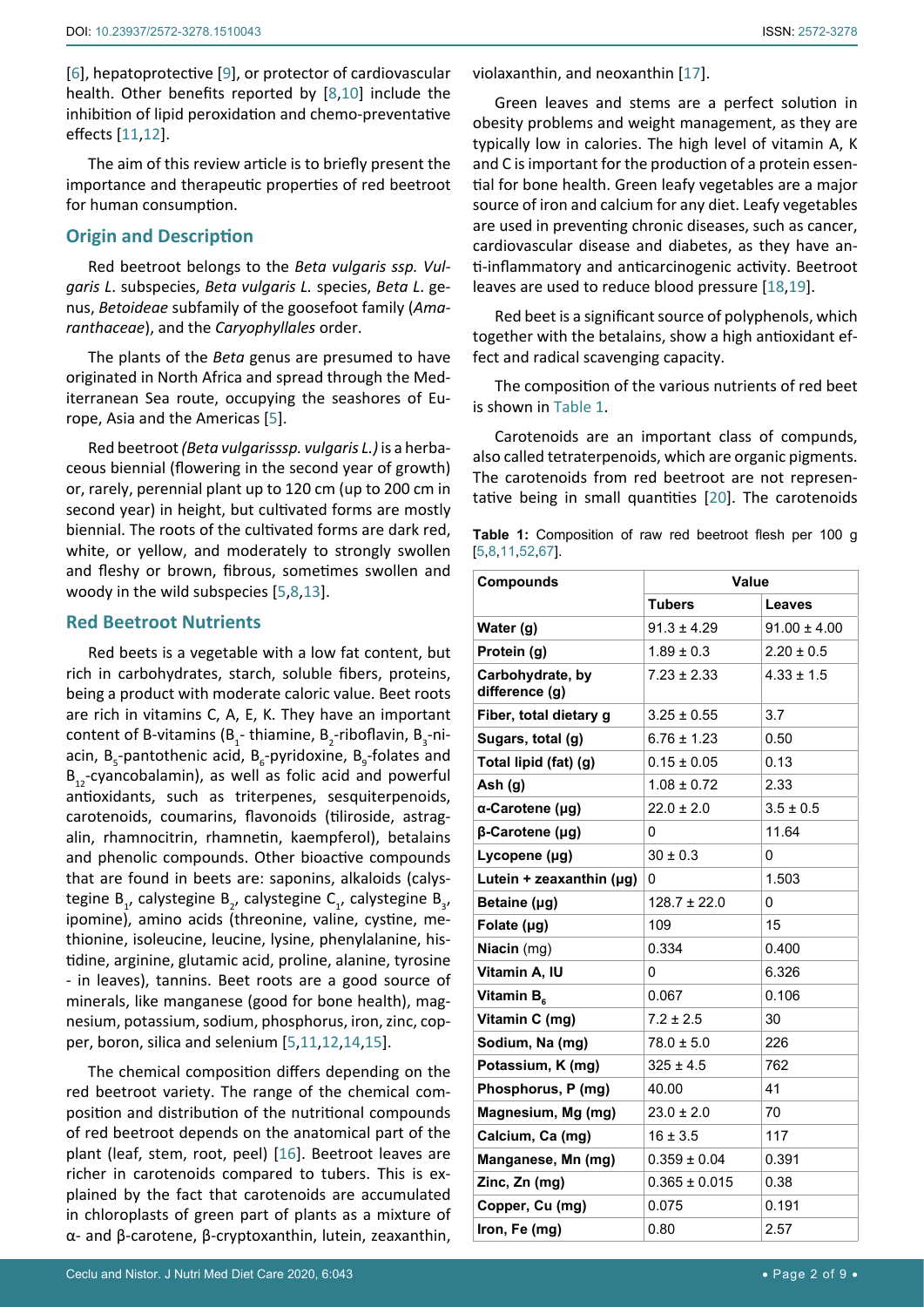<span id="page-2-0"></span>

in red beetroot are β-carotene and lutein, which are strong antioxidants against several cancers [[12\]](#page-6-15).

Even lycopene, the red carotenoid has reported a significant attention from the antioxidant point of view, it seems that red beetroot is not a very valuable source of lycopene. So, considerable amounts of lycopene are in tomato, watermelon, red-fleshed guava, papaya [\[21](#page-6-22)].

#### **Betalains**

Betalains are a class of water-soluble and nitrogen-containing pigments,synthesised from the amino acid tyrosine, and fall into two structural groups, i.e.red-violet (betacyanins) or yellow (betaxanthins); they only occur in 10 families of the *Caryophyllales* order (former name for *Centrospermae*) and some fungi species, such as *Amanita muscaria* [[2](#page-6-0)[,22](#page-6-23)-[24\]](#page-6-20)*.*

Betalains are found in different plant organs, and accumulate in cell vacuoles, mainly in epidermal and subepidermal tissues [[22,](#page-6-23)[25\]](#page-6-21). In mature cells, the vacuoles may occupy almost 90% of the cell volume, so that the rest of the cell contents are flattened against the cell membrane. The pigments are stored in vacuolar juice or in chromatoplasts visible in parenchymal cells, in the vicinity of plasmalemma. Betalains are water-soluble, vacuolar, secondary metabolites, being phenolic chromoalkaloids with health benefits for humans, especially in point of their antioxidant, anti-inflammatory, antiviral, even anti-tumoral activities.

Betalains are secondary metabolites derived from the amino acid L-tyrosine: Betaxanthins are immonium derivatives of betalamic acid with different amines and amino acids, and betacyanins, where the betalamic acid appears condensed with cyclo-dihydroxyphenylalanine (cyclo-DOPA) [[26](#page-6-24),[27](#page-6-25)]. Betaxanthins are yellow and their absorbance spectrum has a maximal wavelength (lm) at approximately 480 nm, independent of the amino acid`s nature. By contrast, betacyanins are purple, with an absorbance spectrum centered at lm = 540 nm.

The color stability of betalains is strongly influenced by pH and heating. They are stable at pH 3-4 to 6-7, but their thermostability is the greatest between pH 4 and 5 [[24,](#page-6-20)[28\]](#page-7-1). As a result of betanin degradation, cyclo-DOPA and betalamic acid are formed ([Figure 1\)](#page-2-0). This reaction is reversible. Betanin is light and air dependent. These effects are cumulative, but some protection may be offered by antioxidants such as ascorbic acid. Small amounts of metal ions increase the rate of betanin degradation. Therefore, a chelating agent or some protein systems can stabilize the color. In addition, studies on the stability of betalaines demonstrate that the susceptibility to temperature of betaxanthin is higher than that of betacyanin [\[29](#page-7-2)[,30](#page-7-3)].

Betalains are also used as additives in the food industry on account oftheir natural colorant properties, high solubility in water and lack of toxicity. Red beetroot is considered as the most important sourceof this colorant [[2](#page-6-0)]. Betalains can be used either to avoid food discoloration, or to enrich food [[31](#page-7-4),[32](#page-7-5)]. To improve the red color of tomato paste, sauces, soups, desserts, jams, jellies, ice creams, sweets and breakfast cereals, fresh beet/beet powder or extracted pigments are used [[32](#page-7-5)[,33](#page-7-6)].

Betanin extract (EEC No. E162), approved as a red food colorant by the European Union, has been in use as a colorant for food products, such as hard candies, yogurts, ice creams, salad dressings, readymade frostings, cake mixes, meat substitutes, powdered drink mixes, gravy mixes, marshmallow candies, soft drinks and gelatin desserts, juice and Burakovyi kvas [\[25](#page-6-21)[,34](#page-7-7),[35](#page-7-8)].

The major advantages of betalains as dietary antioxidants are their bioavailability, which is greater than that of most flavanoids, and their superior stability in comparison to anthocyanin. Although they are used as food colorants, they are still understudied in terms of their antioxidant potential [[36](#page-7-9),[37](#page-7-10)].

These pigments have drawn much attention because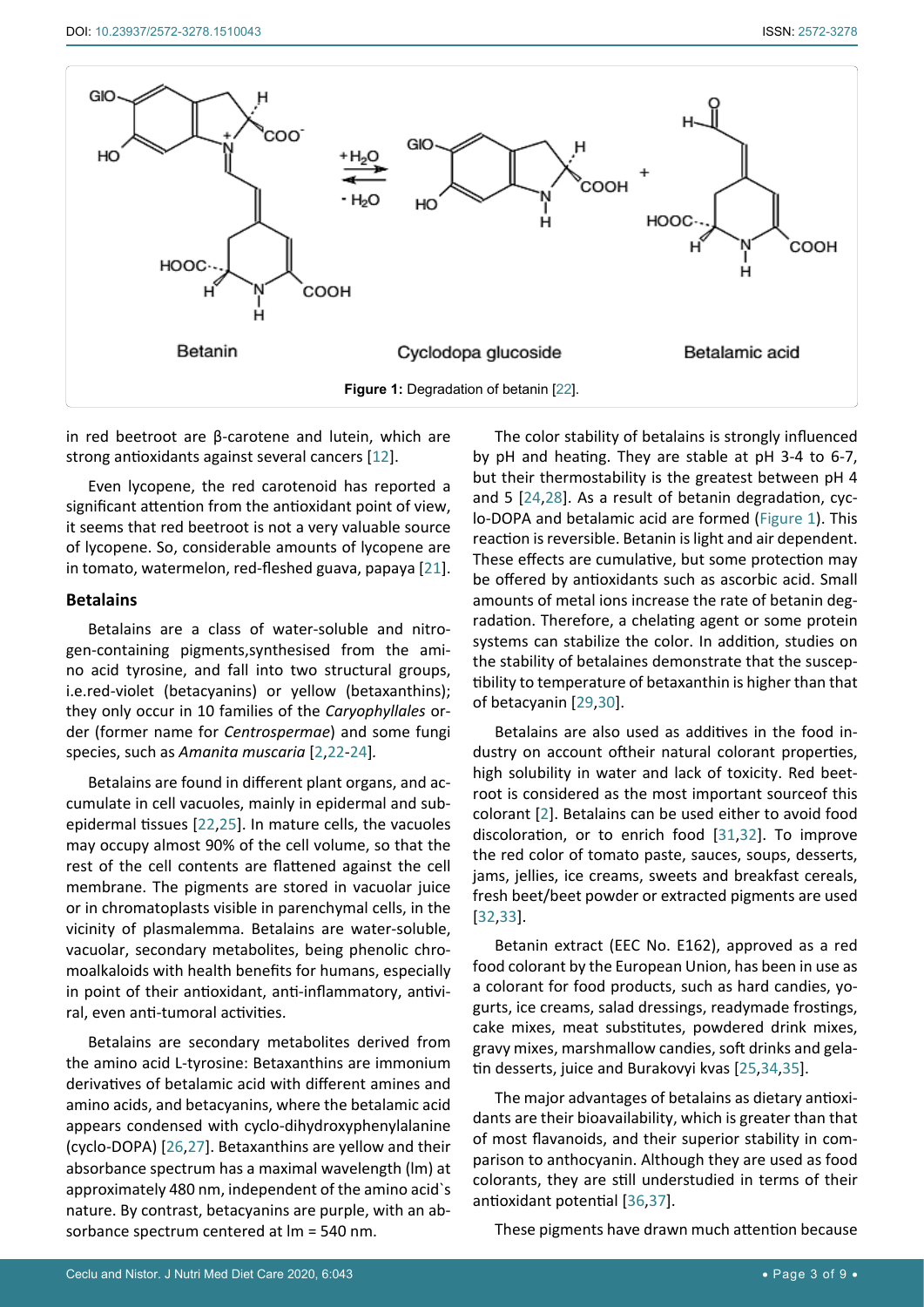of their bioactivity, which range from antioxidant capacity, boosting immune system and prevention of cardiovascular diseases, neurodegenerative disorders to cancer chemoprevention [[26,](#page-6-24)[38\]](#page-7-18). They have antimicrobial and antiviral effects [[39\]](#page-7-19), and can also inhibit the cell proliferation of human tumors [\[37](#page-7-10)[,40](#page-7-20)]. Several studies indicate that betalains from red beets are antimutagenic, having anti-mutagenic effect against the direct acting mutagen, Methyl-Nitro-Nitrosoguanidine (MNNG or MNG) [\[12](#page-6-15),[38](#page-7-18)]. These effects are due to the main role of an osmolyte and vital methyl group donor (transmethylation) [\[11](#page-6-14),[12](#page-6-15),[41](#page-7-21),[42](#page-7-22)]. As an osmolyte, betaine protects cells, proteins, and enzymes from environmental stress (eg, low water, high salinity, or extreme temperature) by maintaining a high intracellular osmotic concentration [[11](#page-6-14)[,42-](#page-7-22)[44](#page-7-23)]. It is actively accumulated in most tissues in response to osmotic stress and is centrally important in cell volume regulation, and, as such, betaine is a bodily requirement [[44](#page-7-23)]. Cancer chemopreventive potential and antitumor effect of betanin is based on the stability to manage oxidative stress involved in the origin and aggravation of cancer. Betaine has antiproliferative action with the induction of cell apoptosis [\[38](#page-7-18)].

### **Health Promoting Properties**

The scientific interest in beetroot over the past few decades has been discontinuous, even if beetroot was medicinally used in Ancient Greece and Rome. Thus, in the last two decades, several studies have shown that red beet (*Beta vulgaris L*.) is a good source of natural antioxidants, being in the top ten most potent vegetables [\[16](#page-6-19),[45\]](#page-7-24).

Modern lifestylehas brought about changes in the health state ofvarious segments of the population, such as heart disease, cancer, and diabetes. Thus, it has become vital to introduce fruits and vegetables into the daily diet [[46](#page-7-25)]. These are rich sources of bioactive compounds, possessing high antioxidant potential, which recomends them as food medicine.

The health benefits of red beet demonstrated by *in vitro* and pre-clinical studies include: anti-oxidant, anti-oxidative stress, anti-depressant, anti-cancer, anti-mutagenic, anti-carcinogenic, radioprotective properties [[47\]](#page-7-16), as well as anti-hypertensive, anti-hypercholesterolemic, anti-hyperglycaemic, hematopoetic, anti-bacterial, anti-inflammatory, diuretic, anti-nephrotoxicity, hepatoprotective, anti-proliferative, immunomodulatory properties [[14](#page-6-17),[48\]](#page-7-26). The consumption of red beet can also contribute to protection from age related diseases [[49](#page-7-17),[50\]](#page-7-13).

To benefit from all the health properties, red beetroot may be consumed as: Raw, juice, salad, boiled, baked, as chips or dried in any other combinations, even in various food dishes.

The leaves are an excellent source of vitamin A, K, C and E, as well as minerals, which helps cure many conditions and illnnesses such as anemia and blood pressure, cancer, dandruff, gastric ulcers, kidney ailments, liver toxicity or bile ailments like jaundice, hepatitis, food poisoning, diarrhea or vomiting.

Betalain is the main bioactive compound belonging to the class of red and yellow [pigments,](https://en.wikipedia.org/wiki/Biological_pigment) which could be present in red beets. Betalain contains two categories of pigments, betacyanins the violet one and betaxanthin the yellow to orange pigment.

Betanin exhibits an antioxidant activity that is ten times higher than tocopherol, and three times higher than catechin. In a test of linoleate peroxidation by cytochrome c, the compounds are cationized, which increases their affinity to membranes, an extremely beneficial attribute for antioxidants [[51\]](#page-7-11).

Betalains, especially betacyanins, play an important role in human health because of their pharmacological activities as an antioxidant, anti-cancer, antiinflammatory, hepatoprotective [\[35](#page-7-8)], anti-lipidemic and antimicrobial agent. They inhibit cervical ovarian and bladder cancer cells *in vitro*, and can also inhibit the proliferation of cells in human tumors [\[52](#page-7-0),[53](#page-7-12)]. Consumption of red beetroot reduced the incidence of tumors in skin, lung, liver, colon, and esophagus.

As a natural pigment used worldwide as a colorant in cosmetics and drugs, red beetroot extract is of considerable interest due to its anticarcinogenic effects. Furthermore, when it is used in combination with anticancer drugs such as doxorubicin (Adriamycin), it has the potential to act synergistically and mitigate treatment-related drug toxicity [[23,](#page-6-26)[50](#page-7-13),[51](#page-7-11)].

Recent studies have provided evidence that beetroot ingestion (like juice or supplimented bread) enjoys beneficial physiological effects that may improve clinical outcomes for several pathologies, such as hypertension, atherosclerosis, neurodegenerative disorders, type 2 diabetes [[3](#page-6-1),[50](#page-7-13),[54](#page-7-14),[55](#page-7-15)]. Due to the B vitamins, beetroot helps to reduce the effect of dementia and the loss of memory by increasing the blood flow to the brain [[3,](#page-6-1)[53\]](#page-7-12).

As a nitrate source, beetroot ingestion provides a natural means of increasing *in vivo* nitric oxide (NO) availability, which could prevent and manage pathologies such as: hypertension and endothelial function [[3,](#page-6-1)[55\]](#page-7-15).

Betalains increase resistance to oxidation which enrich human low-density lipoproteins and metmyoglobin. Betalains along with other phenolic compounds decrease the oxidative damage of lipids and can also reduce inflammation in joints, bones and blood vessels. This reconstruction in cases of inflammation helps patients suffering from asthma and osteoporosis. That why the betalains exhibit anti-inflammatory effects, antiradical action, thus helping regulate oxidative stress-related disorders in humans [\[47](#page-7-16),[49](#page-7-17)].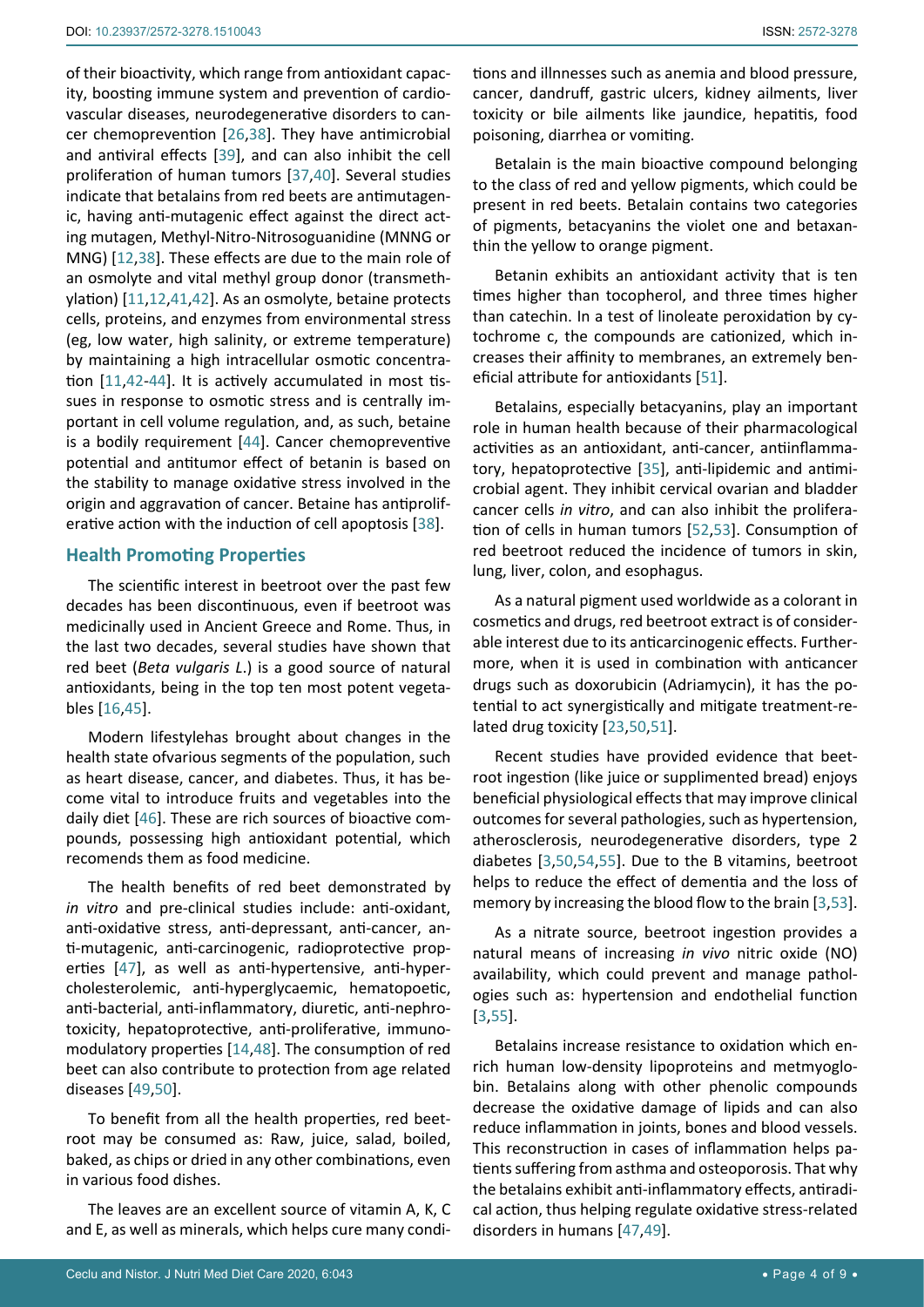Beetroot is viewed as a promising therapeutic treatment in a series of clinical pathologies associated with oxidative stress and inflammation [[3,](#page-6-1)[56\]](#page-7-27).

Netzel, et al. [\[56](#page-7-27)] reported that the ingestion of a single dose of red beet juice resulted in an increase of antioxidant compounds including betalains in urinary excretion.

It contains high concentrations of red betalains (anti-oxidants), vitamin C, tyrosine, iron and folic acid. Some individuals are unable to metabolize red betanin, leading to the production of red urine (known as beeturia).

Betanin from red beets was found to inhibit lipid peroxidation in membranes or linoleate emulsions catalysed by the ''free iron'' redox cycle (cytochrome c), H<sub>2</sub>O<sub>2</sub>-activated metmyoglobin, and lipoxygenase, respectively [[51\]](#page-7-11).

Oxidative stress and inflammation are involved in the development of obesity. Beetroot *(Beta vulgaris var. rubra)* is a food ingredient containing betalain pigments that show antioxidant activity. The *in vitro* effect of beetroot juice and chips on the oxidative metabolism and apoptosis in the neutrophils from obese individuals was investigated by Zielińska-Przyjemska, et al*.* [\[57](#page-7-28)].

Beets are high in vitamin C and fiber, and they also contain some essential minerals, like manganese and potassium. Potassium is essential for healthy nerve and muscle function, reducing the muscle usage of adenosine triphosphate, which is the body's energy source. While the fiber helps to move waste through the intestines and prevent constipation. Similarly, the antioxidants compounds of beets protect against colon cancer.

The claimed therapeutic use of beetroot includes its carminative, emmenagogue, hemostatic and renal protective properties [[8](#page-6-6)].

In the study of [Peeling](https://www.ncbi.nlm.nih.gov/pubmed/?term=Peeling P%5BAuthor%5D&cauthor=true&cauthor_uid=25202886), et al. [[58\]](#page-7-29), investigations were made on the beetroot's ability to enhance the oxygen-carrying capacity of the blood inducing high sporting performance, especially in racingand kayak athletes.

Another important quality of red beetroot consumption is macular degeneration prevention, which is related to carotenoids, known to be able to reduce the risk of cataracts formation.

The nutrients and vitamins helps in the detoxification of blood and liver, and have the ability to cure diseases of the digestive system, liver and kidney diseases, particularly the buildup of fatty deposits in the liver caused by alcohol abuse, protein deficiency or diabetes. Beetroot contains natural minerals that provide strength to bones [[8](#page-6-6),[9](#page-6-12),[52](#page-7-0),[53](#page-7-12)].

The juice of beetroot is also consumed as a natural remedy for sexual weakness [[8](#page-6-6)].

An important pilot study on cereal bars based on red beetroot and its impact on the individuals at risk for cardiovascular diseases revealed some important findings [\[55](#page-7-15)]. It analyzed the stability and antioxidant activity of phenolic compounds, showing that they depend on the physicochemical conditions in the digestive tract segments. The duodenal digestion did not affect the overall total phenolic compounds found in beetroot formulations. A part of the phenolic compounds were susceptible to the alkaline pH in the duodenal fluid, and part of them could be transformed into other compounds. So, the conclusion of the study was that the consumption of beetroot-cereal bars promoted the bioconversion of  $NO<sub>3</sub>$  - to NO, which is a reducing factor incardiovascular disease development.

# **Processing Technology of Red Beetroot**

Global warming and other environmental factors could affect the storage time of the vegetal material. Processing is for certain an important and quite essential method to preserve vegetables, especially those which are seasonal. Processing could also provide the same natural nutrients like the raw product if the processing method is correctly chosen and conducted. Red beetroot could be preserved by baking, boiling, drying, frying. All the processing methods could affect the nutritional value of the red beet root. But, if the right type of processing is chosen, the consumer could benefit from its extraordinary properties.

The antioxidant potential and the bioaccessibility of the phytochemicals could be influenced by the processing method. So, several studies reported the impact of red beetroot juice processing by vacuum-microwave drying, irradiation and fermentation [\[59](#page-8-1)[,60](#page-8-2)], which enhanced the impact on the antioxidant capacity and pigment stabilization. Other studies investigated high temperature and long time exposure effects, which were found to cause a decrease of color retention in red beetroot [\[61](#page-8-3)].

[Table 2](#page-5-0) shows some of the changes in antioxidant capacity and the main compounds of red beetroot.

The results of several studies on the effects of red beetroot processing revealed that:

- **-** Betalains are susceptible to pH, oxygen, metal ions, temperature, water activity, exposure to light and enzymatic activities [[62,](#page-8-4)[63](#page-8-5)];
- **-** High temperature, pH changes or enzyme presence could convert betanin to betanidin [[64](#page-8-6)];
- **-** Phenolic concentration is dependent on the individual treatments and is correlated with the antioxidant activity results;
- **-** A high amount of polyphenols, antioxidants and other value added compounds are present in red beetroot by-products, such as pomace and peel,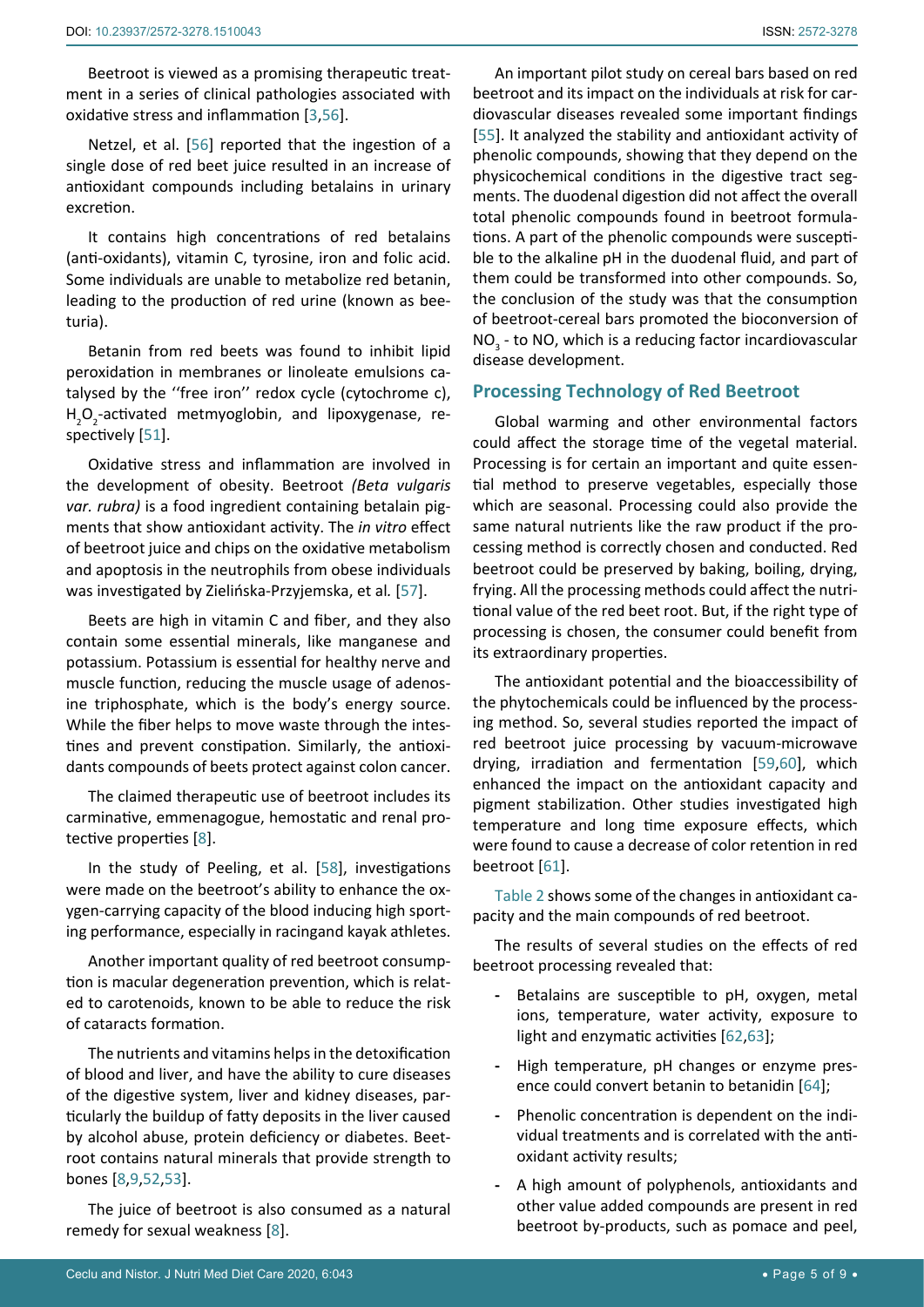| <b>Red beetroot</b>                    | Type of                                      | <b>Total phenolics</b>                                                                                    | <b>Betalains</b>                                             | <b>Author</b>                                               |                          |  |
|----------------------------------------|----------------------------------------------|-----------------------------------------------------------------------------------------------------------|--------------------------------------------------------------|-------------------------------------------------------------|--------------------------|--|
| variety                                | processing                                   |                                                                                                           | <b>Betaxanthins</b><br><b>Betacyanins</b>                    |                                                             |                          |  |
| Cardeal-F1                             | Extraction of beet                           | $6.66 \pm 0.30^b$                                                                                         | $1.25 \pm 0.03^b$                                            | $0.74 \pm 0.02^{\text{a},\text{b}}$                         |                          |  |
| Egyptian                               | root                                         | $1.87 \pm 0.08$ <sup>a</sup>                                                                              | $0.46 \pm 0.02^a$                                            | $0.29 \pm 0.01^a$                                           | Vulic, et al.            |  |
| <b>Bicor</b>                           | pomace                                       | $11.98 \pm 0.57$ <sup>d</sup>                                                                             | $1.99 \pm 0.16^{\circ}$                                      | $1.76 \pm 0.04^{b,c}$                                       | 68                       |  |
| Kestrel                                |                                              | $8.23 \pm 0.39^{\circ}$                                                                                   | $0.62 \pm 0.16^a$                                            | $0.46 \pm 0.01^a$                                           |                          |  |
| With different                         |                                              |                                                                                                           | 28.82 mg/100 g                                               |                                                             | Azeredo, et al.          |  |
| maltodextrin<br>ratios:<br>3:1/4:1/5:1 |                                              |                                                                                                           | 90.71 mg/100 g                                               | [69]                                                        |                          |  |
|                                        | Microencapsulation of extract                |                                                                                                           | 106.09 mg/100 g                                              |                                                             |                          |  |
|                                        |                                              |                                                                                                           | 135.98 mg/100 g                                              |                                                             |                          |  |
| Red beetroot                           | Juice extraction                             | 1169 mg GAE/L                                                                                             | <b>Antioxidant activity</b>                                  | Fidelis, et al.<br>70                                       |                          |  |
|                                        |                                              | From these                                                                                                | 325 mg ascorbic acid equivalent/L by<br>DPHH assay           |                                                             |                          |  |
|                                        |                                              | Flavonoids-925 mg                                                                                         |                                                              |                                                             |                          |  |
|                                        |                                              | catechin equivalent/L                                                                                     |                                                              |                                                             |                          |  |
|                                        |                                              | pigments-854 mg/L                                                                                         |                                                              |                                                             |                          |  |
|                                        | Freeze-drying                                | $0.75 \pm 0.06$ GAE mg/g                                                                                  | 95.70%                                                       |                                                             |                          |  |
|                                        | beetroot chips                               |                                                                                                           |                                                              | Vasconcellos,<br>et al. [71]                                |                          |  |
|                                        | Spray drying                                 | $0.51 \pm 0.07$ GAE mg/g                                                                                  | 95.31%                                                       |                                                             |                          |  |
|                                        | beetroot powder                              |                                                                                                           |                                                              |                                                             |                          |  |
|                                        | Boiling at 100 °C/40<br>min                  | $2.79 \pm 0.23$ mg/g                                                                                      | 85.79%                                                       |                                                             |                          |  |
|                                        | Juice extraction                             | $3.67 \pm 0.61$ mg/g                                                                                      | 80.48%                                                       |                                                             |                          |  |
|                                        | Cereal Bar                                   | $88.13 \pm 5.16$ mg/60 g                                                                                  | 91.97 ± 0.56% by TAPassay                                    | Santos Baiao<br>et al. [55]                                 |                          |  |
|                                        | Drying-chips                                 | $25.58 \pm 0.72$ mg/60 g                                                                                  | 91.03 ± 2.15% by TAP assay                                   |                                                             |                          |  |
|                                        | Juice extraction                             | $10.79 \pm 1.89$ mg/60 g                                                                                  | 83.98 ± 3.18% by TAP assay                                   |                                                             |                          |  |
|                                        | Blanching $90 \pm 2$<br>°C/7 min             | 14.1 $\pm$ 1.1 mg gallic<br>acid/100 g FW                                                                 | 543.6 ± 4.2 mg Fe <sup>2+</sup> /100 g FW by FRAP<br>assay   | Paciulli, et al.<br>[66]                                    |                          |  |
|                                        | High pressure<br>processing 650<br>MPa/3 min | $14.7 \pm 2.9$ mg gallic<br>acid/100 g FW                                                                 | 610.9 ± 100.2 mg Fe <sup>2+</sup> /100 g FW by FRAP<br>assay |                                                             |                          |  |
|                                        | 650 MPa/7 min                                | $12.9 \pm 1.1$ mg gallic<br>acid/100 g FW                                                                 | 490.9 ± 28.6 mg Fe <sup>2+</sup> /100 g FW by FRAP<br>assay  |                                                             |                          |  |
|                                        | 650 MPa/15 min                               | $16.3 \pm 4.4$ mg gallic<br>acid/100 g FW                                                                 | 540.3 ± 13.3 mg Fe <sup>2+</sup> /100 g FW by FRAP<br>assay  |                                                             |                          |  |
|                                        | 650 MPa/30 min                               | 19.6 $\pm$ 3.7 mg gallic<br>acid/100 g FW                                                                 |                                                              | 634.3 ± 23.7 mg Fe <sup>2+</sup> /100 g FW by FRAP<br>assay |                          |  |
| Red beetroot                           | Convection drying<br>at 50 $^{\circ}$ C      | $1.95 \pm 0.005$ mg/ml GAE                                                                                | $0.348 \pm 0.005$ mg/g                                       | $0.224 \pm 0.0022$ mg/g                                     | Nistor, et al.<br>$[30]$ |  |
|                                        | 60 °C                                        | 1.82 ± 0.0025 mg/ml GAE $\vert$ 0.424 ± 0.0048 mg/g                                                       |                                                              | $0.31 \pm 0.0017$ mg/g                                      |                          |  |
|                                        | 70 °C                                        | 1.43 ± 0.0015 mg/ml GAE $\vert$ 0.261 ± 0.0032 mg/g                                                       |                                                              | $0.171 \pm 0.0018$ mg/g                                     |                          |  |
|                                        | $50/40 + MW315^e$                            | $2.03 \pm 0.0035$ mg/ml GAE 0.509 $\pm$ 0.0035 mg/g<br>5.33 ± 0.0045 mg/ml GAE<br>$0.631 \pm 0.0042$ mg/g |                                                              | $0.616 \pm 0.0022$ mg/g                                     |                          |  |
|                                        | $60/40 + MW$ 315 <sup>f</sup>                |                                                                                                           |                                                              | $0.795 \pm 0.0019$ mg/g                                     |                          |  |
|                                        | 70/40 + MW315 <sup>9</sup>                   | $3.06 \pm 0.0015$ mg/ml GAE 0.655 ± 0.0029 mg/g                                                           |                                                              | $0.601 \pm 0.0017$ mg/g                                     |                          |  |

<span id="page-5-0"></span>

<sup>a</sup>mg GAE/g of dry weight of beetroot pomace, <sup>b</sup>mg betanin equivalents/g of dry weight of beetroot pomace, <sup>c</sup>mg vulgaxanthin-I equivalents/g of dry weight of beetroot pomace, dRatio V:Y ratio of violet (V) to yellow (Y) pigments, °50/40 + MW315-free convection at 50 °C/forced convection at 40 °C with microwave at 315 W power, f free convection at 60 °C/forced convection at 40 °C with microwave at 315 W power, <sup>g</sup>free convection at 70 °C/forced convection at 40 °C with microwave at 315 W power.

which are inedible waste products in juice manufacture.

With the increasing consumer demand for fresher, safer, and higher quality food, there is a strong interest in the food industry in developing non-thermal processing techniques to replace traditional thermal methods. Microwave treatment, ohmic heating, high pressure carbon dioxide (HPCD) are just a few of the methods that have received considerable attention for potential applications [\[65](#page-8-12)[,66](#page-8-11)].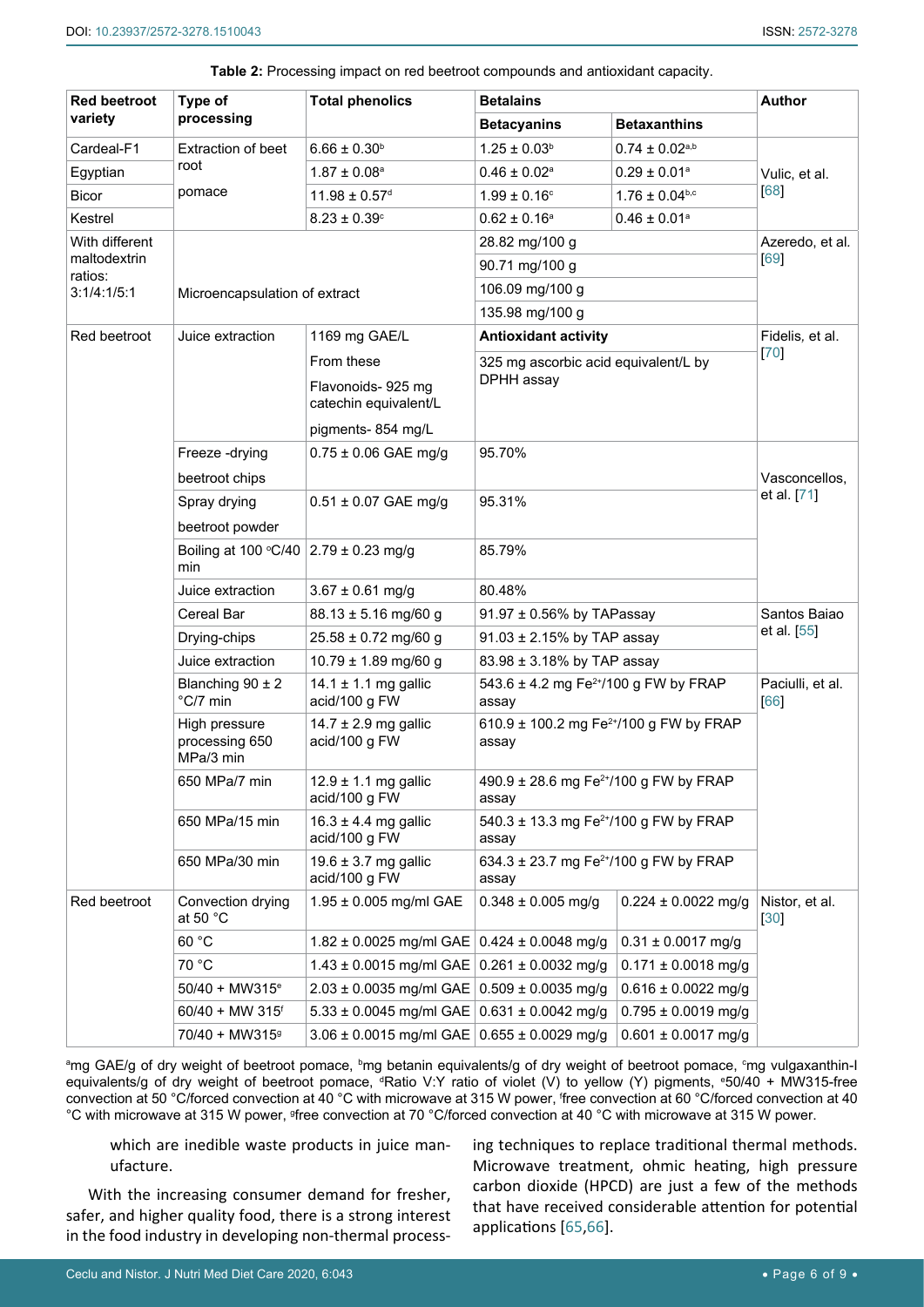## **Conclusions**

Red beetroot is grown and consumed in raw and cooked form all over the world, both for its palatability, and its high nutritive and medicinal value. It is well known as a health promoter, disease preventer and treatment. So, it is used as a functional food source against many diseases like diabetes, cancer, cardiovascular disease and other chronic diseases.

Red beetroot is one of the richest foods from the vegetal kingdom, containing essential components like: Vitamins, minerals, phenols, carotenoids, nitrate, ascorbic acids and betalains. The effect of these phytochemicals depends on the bioaccessibility of these nutrients during gastrointestinal digestion.

Processed red beetroot manifests high stability and antioxidant activity. So, red beetroot could be used as a potential material to develop functional and innovative foods. Used as such or in combination with other food matrices, red beetroot could create synergism with other products and increase their nutritional value. Red beetroot could be used as a product itself, as well as a preservative in order to replace nitrate in meat products.

#### **References**

- <span id="page-6-7"></span>1. [Mikolajczyk-Bator K, Pawlak S \(2016\) The effect of thermal](https://pubmed.ncbi.nlm.nih.gov/28071025/)  [treatment on antioxidant capacity and pigment contents in](https://pubmed.ncbi.nlm.nih.gov/28071025/)  [separated betalain fractions. Acta Sci Pol Technol Aliment](https://pubmed.ncbi.nlm.nih.gov/28071025/) [15: 257-265.](https://pubmed.ncbi.nlm.nih.gov/28071025/)
- <span id="page-6-0"></span>2. [Koubaier HBH, Snoussi A, Essaidi I, Chaabouni MM,](https://www.tandfonline.com/doi/full/10.1080/10942912.2013.772196)  [Thonart P, et al. \(2014\) Betalain and Phenolic composi](https://www.tandfonline.com/doi/full/10.1080/10942912.2013.772196)[tions, antioxidant activity of tunisian red beet \(](https://www.tandfonline.com/doi/full/10.1080/10942912.2013.772196)*Beta vulgaris* L. *conditiva*[\) roots and stems extracts. International Journal](https://www.tandfonline.com/doi/full/10.1080/10942912.2013.772196)  [of Food Properties 17: 1934-1945.](https://www.tandfonline.com/doi/full/10.1080/10942912.2013.772196)
- <span id="page-6-1"></span>3. [Clifford T, Howatson G, West DJ, Stevenson EJ \(2015\) The](https://pubmed.ncbi.nlm.nih.gov/25875121/)  [potential benefits of red beetroot supplementation in health](https://pubmed.ncbi.nlm.nih.gov/25875121/)  [and disease. Nutrients 7: 2801-2822.](https://pubmed.ncbi.nlm.nih.gov/25875121/)
- <span id="page-6-2"></span>4. [Guldiken B, Toydemir G, Memis KN, Okur S, Boyacioglu D,](https://www.ncbi.nlm.nih.gov/pmc/articles/PMC4926392/)  [et al. \(2016\) Home-processed red beetroot \(](https://www.ncbi.nlm.nih.gov/pmc/articles/PMC4926392/)*Beta vulgaris L*[.\) Products: Changes in antioxidant properties and bioac](https://www.ncbi.nlm.nih.gov/pmc/articles/PMC4926392/)cessibility*.* [Int J Mol Sci 17: 858.](https://www.ncbi.nlm.nih.gov/pmc/articles/PMC4926392/)
- <span id="page-6-3"></span>5. [Neelwarne B, Halagur SB \(2013\) Red beet: An overview.](https://link.springer.com/content/pdf/bfm%3A978-1-4614-3458-0%2F1.pdf)  [In: B Neelwarne, Red Beet Biotechnology - Food and Phar](https://link.springer.com/content/pdf/bfm%3A978-1-4614-3458-0%2F1.pdf)[maceutical applications. Springer Science+Business Me](https://link.springer.com/content/pdf/bfm%3A978-1-4614-3458-0%2F1.pdf)[dia, New York, 1-43.](https://link.springer.com/content/pdf/bfm%3A978-1-4614-3458-0%2F1.pdf)
- <span id="page-6-4"></span>6. [Jasmitha SK, Shenoy A, Hegde K \(2018\) A review on Beta](https://www.semanticscholar.org/paper/A-REVIEW-ON-BETA-VULGARIS-(BEET-ROOT)-Jasmitha-Shenoy/71857d0bf2a38010e24073517dba7465127e14f6)  [Vulgaris \(beet root\). International Journal of Pharma And](https://www.semanticscholar.org/paper/A-REVIEW-ON-BETA-VULGARIS-(BEET-ROOT)-Jasmitha-Shenoy/71857d0bf2a38010e24073517dba7465127e14f6)  [Chemical Research 4: 136-140.](https://www.semanticscholar.org/paper/A-REVIEW-ON-BETA-VULGARIS-(BEET-ROOT)-Jasmitha-Shenoy/71857d0bf2a38010e24073517dba7465127e14f6)
- <span id="page-6-5"></span>7. [Sawicki T, Wiczkowski W \(2018\) The effects of boiling and](https://pubmed.ncbi.nlm.nih.gov/29680057/)  [fermentation on betalain profiles and antioxidant capacities](https://pubmed.ncbi.nlm.nih.gov/29680057/)  [of red beetroot products. Food Chem 259: 292-303.](https://pubmed.ncbi.nlm.nih.gov/29680057/)
- <span id="page-6-6"></span>8. [Kale RG, Sawate AR, Kshirsagar RB, Patil BM, Mane RP](http://www.chemijournal.com/archives/?year=2019&vol=7&issue=2&ArticleId=5164&si=false)  [\(2018\) Studies on evaluation of physical and chemical com](http://www.chemijournal.com/archives/?year=2019&vol=7&issue=2&ArticleId=5164&si=false)position of beetroot (*Beta vulgaris* [L.\). International Journal](http://www.chemijournal.com/archives/?year=2019&vol=7&issue=2&ArticleId=5164&si=false)  [of Chemical Studies 6: 2977-2979.](http://www.chemijournal.com/archives/?year=2019&vol=7&issue=2&ArticleId=5164&si=false)
- <span id="page-6-12"></span>9. [Olumese FE, Oboh HA \(2018\) Hepatoprotective effect of](http://www.atpjournal.org/article.asp?issn=2251-0060;year=2018;volume=9;issue=1;spage=83;epage=88;aulast=Olumese)  [beetroot juice on liver injury in male sprague–dawley rats.](http://www.atpjournal.org/article.asp?issn=2251-0060;year=2018;volume=9;issue=1;spage=83;epage=88;aulast=Olumese)  [Annals of Tropical Pathology 9: 83-88.](http://www.atpjournal.org/article.asp?issn=2251-0060;year=2018;volume=9;issue=1;spage=83;epage=88;aulast=Olumese)
- <span id="page-6-13"></span>10. [Wruss J, Waldenberger G, Huemer S, Uygun P, Lanzer](https://www.sciencedirect.com/science/article/pii/S0889157515001003)[storfer P, et al. \(2015\) Compositional characteristics of](https://www.sciencedirect.com/science/article/pii/S0889157515001003)  [commercial beetroot products and beetroot juice prepared](https://www.sciencedirect.com/science/article/pii/S0889157515001003)  [from seven beetroot varieties grown in Upper Austria. Jour](https://www.sciencedirect.com/science/article/pii/S0889157515001003)[nal of Food Composition and Analysis 42: 46-55.](https://www.sciencedirect.com/science/article/pii/S0889157515001003)
- <span id="page-6-14"></span>11. Babarykin D, Smirnova G, Pundinsh I, Vasiljeva S, Krumina G, et al. (2019) Red beet *(Beta vulgaris)* Impact on human health. Journal of Biosciences and Medicines 7: 61-79.
- <span id="page-6-15"></span>12. [Lechner JF, Stoner GD \(2019\) Red Beetroot and Betalains](https://pubmed.ncbi.nlm.nih.gov/31018549/)  [as cancer chemopreventative agents. Review Molecules](https://pubmed.ncbi.nlm.nih.gov/31018549/) [24: 1602.](https://pubmed.ncbi.nlm.nih.gov/31018549/)
- <span id="page-6-16"></span>13. [Chhikara N, Kushwaha K, Sharma P, Gat Y, Panghal A](https://www.semanticscholar.org/paper/Bioactive-compounds-of-beetroot-and-utilization-in-Chhikara-Kushwaha/f1d1f8e42ccbf8c377075ec2cf313a38a047dcd1)  [\(2019\) Bioactive compounds of beetroot and utilization in](https://www.semanticscholar.org/paper/Bioactive-compounds-of-beetroot-and-utilization-in-Chhikara-Kushwaha/f1d1f8e42ccbf8c377075ec2cf313a38a047dcd1)  [food processing industry: A critical review. Food Chemistry](https://www.semanticscholar.org/paper/Bioactive-compounds-of-beetroot-and-utilization-in-Chhikara-Kushwaha/f1d1f8e42ccbf8c377075ec2cf313a38a047dcd1)  [272: 192-200.](https://www.semanticscholar.org/paper/Bioactive-compounds-of-beetroot-and-utilization-in-Chhikara-Kushwaha/f1d1f8e42ccbf8c377075ec2cf313a38a047dcd1)
- <span id="page-6-17"></span>14. Chawla H, Parle M, Sharma K, Yadav M (2016) Beetroot: A health promoting functional food. Inventi Impact: Nutraceuticals 8-12.
- <span id="page-6-18"></span>15. [Masih D, Singh N, Singh A \(2019\) Red beetroot: A source](https://www.semanticscholar.org/paper/Red-beetroot%3A-A-source-of-natural-colourant-and-A-Masih-Singh/d16b945dc2e140433620b26195ca98d63a970219)  [of natural colourant and antioxidants: A review. Journal of](https://www.semanticscholar.org/paper/Red-beetroot%3A-A-source-of-natural-colourant-and-A-Masih-Singh/d16b945dc2e140433620b26195ca98d63a970219)  [Pharmacognosy and Phytochemistry 8: 162-166.](https://www.semanticscholar.org/paper/Red-beetroot%3A-A-source-of-natural-colourant-and-A-Masih-Singh/d16b945dc2e140433620b26195ca98d63a970219)
- <span id="page-6-19"></span>16. [Sawicki T, Baczek N, Wiczkowski W \(2016\) Betalain profile,](https://www.sciencedirect.com/science/article/abs/pii/S1756464616302808)  [content and antioxidant capacity of red beetroot dependent](https://www.sciencedirect.com/science/article/abs/pii/S1756464616302808)  [on the genotype and root part. Journal of Functional Foods](https://www.sciencedirect.com/science/article/abs/pii/S1756464616302808)  [27: 249-261.](https://www.sciencedirect.com/science/article/abs/pii/S1756464616302808)
- <span id="page-6-8"></span>17. [Paliwal H, Goyal S, Singla S, Daksh S \(2016\) Pigments](file:///C:\Users\tejas\Downloads\1-3-13-705.pdf)  [from natural sources: An overview. International Journal of](file:///C:\Users\tejas\Downloads\1-3-13-705.pdf)  [Research in Pharmacy and Pharmaceutical Sciences.](file:///C:\Users\tejas\Downloads\1-3-13-705.pdf)
- <span id="page-6-9"></span>18. Suganya M, Anitha T, Lasyaja AB, Gayathri P, Chithra S, et al. (2017) Biochemical and nutritive analysis of underutilized green leafy vegetable - Beta Vulgaris, L. International Journal of Advanced Science and Research 2: 9-12.
- <span id="page-6-10"></span>19. [Pavokovic D, Krsnik-Rasol M \(2011\) Complex biochemistry](https://www.ftb.com.hr/archives/55-49-2/1131-complex-biochemistry-and-biotechnological-production-of-betalains)  [and biotechnological production of betalains. Food Tech](https://www.ftb.com.hr/archives/55-49-2/1131-complex-biochemistry-and-biotechnological-production-of-betalains)[nology and Biotechnology 49: 145-155.](https://www.ftb.com.hr/archives/55-49-2/1131-complex-biochemistry-and-biotechnological-production-of-betalains)
- <span id="page-6-11"></span>20. [Jeyanthi Rebecca L, Sharmila S, Merina Paul Das, Can](http://www.jocpr.com/articles/extraction-and-purification-of-carotenoids-from-vegetables.pdf)[dace Seshiah \(2014\) Extraction and purification of carot](http://www.jocpr.com/articles/extraction-and-purification-of-carotenoids-from-vegetables.pdf)[enoids from vegetables. Journal of Chemical and Pharma](http://www.jocpr.com/articles/extraction-and-purification-of-carotenoids-from-vegetables.pdf)[ceutical Research 6: 594-598.](http://www.jocpr.com/articles/extraction-and-purification-of-carotenoids-from-vegetables.pdf)
- <span id="page-6-22"></span>21. [Rodriguez-Amaya DB, Kimura M \(2004\) Harvestplus hand](https://www.ifpri.org/publication/harvestplus-handbook-carotenoid-analysis)[book for carotenoid analysis. HarvestPlus Technical Mono](https://www.ifpri.org/publication/harvestplus-handbook-carotenoid-analysis)[graph](https://www.ifpri.org/publication/harvestplus-handbook-carotenoid-analysis) 2.
- <span id="page-6-23"></span>22. [Sun-Pan B, Kuo JM, Wu CW \(2006\) Flavor Compounds in](https://www.taylorfrancis.com/books/9780429124686)  [Foods. In: Zdzislaw E Sikorski, Chemical and Functional](https://www.taylorfrancis.com/books/9780429124686)  [properties of food components. \(3rd edn\), CRC Press, Tay](https://www.taylorfrancis.com/books/9780429124686)[lor & Francis Group.](https://www.taylorfrancis.com/books/9780429124686)
- <span id="page-6-26"></span>23. [Azeredo HMC \(2009\) Betalains: Properties, sources, ap](https://ifst.onlinelibrary.wiley.com/doi/10.1111/j.1365-2621.2007.01668.x)[plications, and stability - a review. International Journal of](https://ifst.onlinelibrary.wiley.com/doi/10.1111/j.1365-2621.2007.01668.x)  [Food Science and Technology 44: 2365-2376.](https://ifst.onlinelibrary.wiley.com/doi/10.1111/j.1365-2621.2007.01668.x)
- <span id="page-6-20"></span>24. [Slimen IB, Najar T, Abderrabba M \(2017\) Chemical and](https://pubs.acs.org/doi/10.1021/acs.jafc.6b04208)  [Antioxidant properties of betalains. Journal of Agriculture](https://pubs.acs.org/doi/10.1021/acs.jafc.6b04208)  [Food Chemistry 675-689.](https://pubs.acs.org/doi/10.1021/acs.jafc.6b04208)
- <span id="page-6-21"></span>25. [Khan MI \(2016\) Stabilization of betalains: A review. Food](https://pubmed.ncbi.nlm.nih.gov/26675869/)  [Chem 197: 1280-1285.](https://pubmed.ncbi.nlm.nih.gov/26675869/)
- <span id="page-6-24"></span>26. [Gandia-Herrero F, Garcia-Carmona F \(2013\) Biosynthesis](https://www.sciencedirect.com/science/article/abs/pii/S1360138513000046)  [of betalains: Yellow and violet plant pigments. Trends in](https://www.sciencedirect.com/science/article/abs/pii/S1360138513000046)  [Plant Science18: 334-343.](https://www.sciencedirect.com/science/article/abs/pii/S1360138513000046)
- <span id="page-6-25"></span>27. [Rodriguez-Amaya DB \(2018\) Natural food pigments and](https://link.springer.com/content/pdf/10.1007%2F978-3-319-54528-8_12-1.pdf)  [colorants. In: JM Merillon, KG Ramawat, Bioactive mole](https://link.springer.com/content/pdf/10.1007%2F978-3-319-54528-8_12-1.pdf)[cules in food, reference series in phytochemistry. Springer](https://link.springer.com/content/pdf/10.1007%2F978-3-319-54528-8_12-1.pdf)  [International Publishing.](https://link.springer.com/content/pdf/10.1007%2F978-3-319-54528-8_12-1.pdf)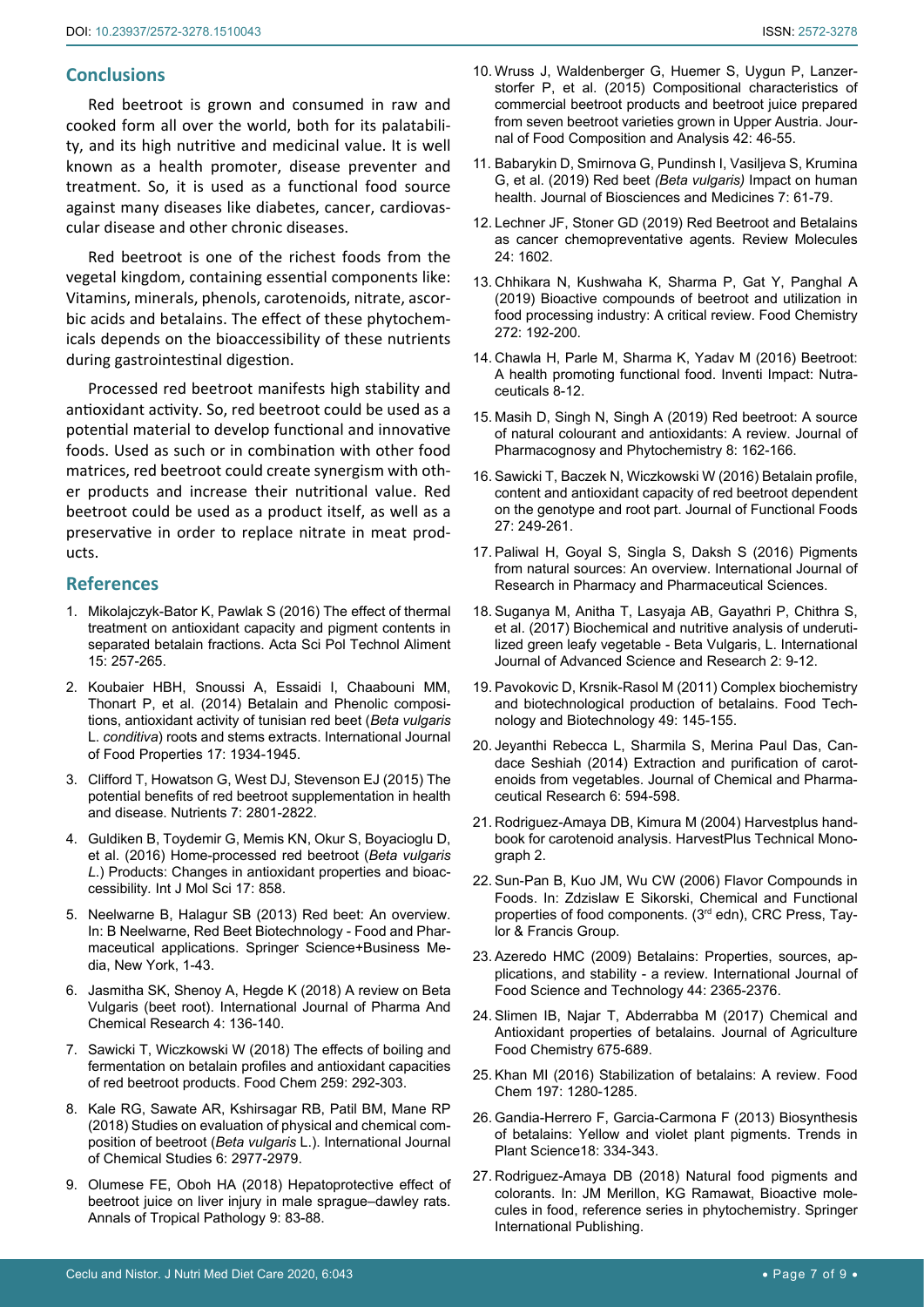- <span id="page-7-1"></span>28. Manchali S, Murthy KNC, Nagaraju S, Neelwarne B (2013) Stability of Betalain pigments of red beet. In: B Neelwarne, Red beet biotechnology - Food and Pharmaceutical applications. Springer Science+Business Media, New York, 55- 74.
- <span id="page-7-2"></span>29. [Kayın N, Atalay D, Akcay TT, Erge HS \(2019\) Color stability](https://europepmc.org/article/med/31741534)  [and change in bioactive compounds of red beet juice con](https://europepmc.org/article/med/31741534)[centrate stored at different temperatures. Journal of Food](https://europepmc.org/article/med/31741534)  [Science and Technology 1-10.](https://europepmc.org/article/med/31741534)
- <span id="page-7-3"></span>30. [Nistor OV, Seremet \(Ceclu\) L, Andronoiu DG, Rudi L, Botez](https://www.sciencedirect.com/science/article/abs/pii/S0308814617307070)  [E \(2017\) Influence of different drying methods on the phys](https://www.sciencedirect.com/science/article/abs/pii/S0308814617307070)[icochemical properties of red beetroot \(](https://www.sciencedirect.com/science/article/abs/pii/S0308814617307070)*Beta vulgaris L. var. Cylindra*[\). Food Chemistry 236: 59-67.](https://www.sciencedirect.com/science/article/abs/pii/S0308814617307070)
- <span id="page-7-4"></span>31. [Ravichandran K, Abdelrahman R Ahmed, Knorr D,](https://www.sciencedirect.com/science/article/abs/pii/S0963996912000610)  [Smetanska I \(2012\) The effect of different processing meth](https://www.sciencedirect.com/science/article/abs/pii/S0963996912000610)[ods on phenolic acid content and antioxidant activity of red](https://www.sciencedirect.com/science/article/abs/pii/S0963996912000610)  [beet. Food Research International 48: 16-20.](https://www.sciencedirect.com/science/article/abs/pii/S0963996912000610)
- <span id="page-7-5"></span>32. [Singh B, Singh Hathan B \(2014\) Chemical composition,](https://www.ijser.org/researchpaper/Chemical-composition-functional-properties-and-processing-of-Beetroot.pdf)  [functional properties and processing of Beetroot - a review.](https://www.ijser.org/researchpaper/Chemical-composition-functional-properties-and-processing-of-Beetroot.pdf)  [International Journal of Scientific & Engineering Research](https://www.ijser.org/researchpaper/Chemical-composition-functional-properties-and-processing-of-Beetroot.pdf)  [5: 679-684.](https://www.ijser.org/researchpaper/Chemical-composition-functional-properties-and-processing-of-Beetroot.pdf)
- <span id="page-7-6"></span>33. [Gokhale V, Lele SS \(2014\) Betalain content and antioxidant](https://ifst.onlinelibrary.wiley.com/doi/abs/10.1111/jfpp.12006)  activity of *Beta vulgaris*[: Effect of hot air convective drying](https://ifst.onlinelibrary.wiley.com/doi/abs/10.1111/jfpp.12006)  [and storage. Journal of Food Processing and Preservation](https://ifst.onlinelibrary.wiley.com/doi/abs/10.1111/jfpp.12006)  [38: 585-590.](https://ifst.onlinelibrary.wiley.com/doi/abs/10.1111/jfpp.12006)
- <span id="page-7-7"></span>34. Delgado-Vargas, Jimenez AR, Paredes-Lopez O (2000) Natural Pigments: Carotenoids, anthocyanins, and betalains - characteristics, biosynthesis, processing, and stability. Critical Reviews in Food Science and Nutrition 40: 173-289.
- <span id="page-7-8"></span>35. [Georgiev VG, Weber J, Kneschke EM, Nedyalkov Denev](https://pubmed.ncbi.nlm.nih.gov/20195764/)  [P, Bley T, et al. \(2010\) Antioxidant activity and phenolic](https://pubmed.ncbi.nlm.nih.gov/20195764/)  [content of betalain extracts from intactplants and hairy root](https://pubmed.ncbi.nlm.nih.gov/20195764/)  [cultures of the red beetroot Beta vulgaris cv. detroit dark](https://pubmed.ncbi.nlm.nih.gov/20195764/)  [red. Plant Foods Hum Nutr 65: 105-111.](https://pubmed.ncbi.nlm.nih.gov/20195764/)
- <span id="page-7-9"></span>36. [Suganyadevi P, Saravanakumar M, Aravinthan KM, Arun](http://jprsolutions.info/article_detail.php?article_id=1028)[kumar A, Kavitha Krishna R, et al. \(2010\) Extraction of](http://jprsolutions.info/article_detail.php?article_id=1028)  [Betacyanin from red beet root \(Beta vulgaris L.\) and to](http://jprsolutions.info/article_detail.php?article_id=1028)  [evaluate its antioxidant potential. Journal of Pharmacy Re](http://jprsolutions.info/article_detail.php?article_id=1028)[search 3: 2693-2696.](http://jprsolutions.info/article_detail.php?article_id=1028)
- <span id="page-7-10"></span>37. [Choo WS \(2018\) Betalains: Application in functional foods.](https://link.springer.com/referenceworkentry/10.1007%2F978-3-319-54528-8_38-2)  [In: JM Merillon, KG Ramawat, Bioactive molecules in food,](https://link.springer.com/referenceworkentry/10.1007%2F978-3-319-54528-8_38-2)  [reference series in phytochemistry. Springer International](https://link.springer.com/referenceworkentry/10.1007%2F978-3-319-54528-8_38-2)  [Publishing.](https://link.springer.com/referenceworkentry/10.1007%2F978-3-319-54528-8_38-2)
- <span id="page-7-18"></span>38. Hussain EA, Sadiq Z, Zia-Ul-Ha M (2018) Betalains: Biomolecular aspects. Springer International Publishing AG.
- <span id="page-7-19"></span>39. [Strack D, Vogt T, Schliemann W \(2003\) Recent advances](https://pubmed.ncbi.nlm.nih.gov/12620337/)  [in betalain Research. Phytochemistry 62: 247-269.](https://pubmed.ncbi.nlm.nih.gov/12620337/)
- <span id="page-7-20"></span>40. [Chandrasekhar J, Sonika G, Madhusudhan MC, Ragha](https://www.sciencedirect.com/science/article/abs/pii/S0260877414003264)[varao KSMS \(2015\) Differential partitioning of betacyanins](https://www.sciencedirect.com/science/article/abs/pii/S0260877414003264)  [and betaxanthins employingaqueous two phase extraction.](https://www.sciencedirect.com/science/article/abs/pii/S0260877414003264)  [Journal of Food Engineering 144: 156-163.](https://www.sciencedirect.com/science/article/abs/pii/S0260877414003264)
- <span id="page-7-21"></span>41. [Zhao G, He F, Wu C, Li P, Li N, et al. \(2018\) Betaine in](https://www.ncbi.nlm.nih.gov/pmc/articles/PMC5976740/)  [inflammation: Mechanistic aspects and applications. Front](https://www.ncbi.nlm.nih.gov/pmc/articles/PMC5976740/)  [Immunol.](https://www.ncbi.nlm.nih.gov/pmc/articles/PMC5976740/)
- <span id="page-7-22"></span>42. [Craig SA \(2004\) Betaine in human nutrition. The American](https://academic.oup.com/ajcn/article/80/3/539/4690529)  [Journal of Clinical Nutrition 80: 539-549.](https://academic.oup.com/ajcn/article/80/3/539/4690529)
- 43. [Detopoulou P, Panagiotakos DB, Antonopoulou S, Pitsa](https://pubmed.ncbi.nlm.nih.gov/18258634/)[vos C, Stefanadis C \(2008\) Dietary choline and betaine in](https://pubmed.ncbi.nlm.nih.gov/18258634/)[takes in relation to concentrations of inflammatory markers](https://pubmed.ncbi.nlm.nih.gov/18258634/)  [in healthy adults: The ATTICA Study. The American Jour](https://pubmed.ncbi.nlm.nih.gov/18258634/)[nal of Clinical Nutrition 87: 424-430.](https://pubmed.ncbi.nlm.nih.gov/18258634/)
- <span id="page-7-23"></span>44. [Slow S, Elmslie J, Lever M \(2008\) Dietary betaine and in](https://academic.oup.com/ajcn/article/88/1/247/4648975)[flammation. The American Journal of Clinical Nutrition 88:](https://academic.oup.com/ajcn/article/88/1/247/4648975)  [247-248.](https://academic.oup.com/ajcn/article/88/1/247/4648975)
- <span id="page-7-24"></span>45. [Sawicki T, Martinez-Villaluenga C, Frias J, Wiczkowski W,](https://www.sciencedirect.com/science/article/abs/pii/S1756464619300611)  [Penas E, et al. \(2019\) The effect of processing and](https://www.sciencedirect.com/science/article/abs/pii/S1756464619300611) *in vitro* [digestion on the betalain profile and ACE inhibition activity](https://www.sciencedirect.com/science/article/abs/pii/S1756464619300611)  [of red beetroot products. Journal of Functional Foods 55:](https://www.sciencedirect.com/science/article/abs/pii/S1756464619300611)  [229-237.](https://www.sciencedirect.com/science/article/abs/pii/S1756464619300611)
- <span id="page-7-25"></span>46. [Wootton-Beard PC, Ryan L \(2011\) A beetroot juice shot is](https://www.cambridge.org/core/journals/proceedings-of-the-nutrition-society/article/beetroot-juice-shot-is-a-significant-and-convenient-source-of-bioaccessible-antioxidants/A1CC9BB0CD7EF49097EF2ECC38040FD6)  [a significant and convenient source of bioaccessible antiox](https://www.cambridge.org/core/journals/proceedings-of-the-nutrition-society/article/beetroot-juice-shot-is-a-significant-and-convenient-source-of-bioaccessible-antioxidants/A1CC9BB0CD7EF49097EF2ECC38040FD6)[idants. Journal of Functional Foods 3: 329-334.](https://www.cambridge.org/core/journals/proceedings-of-the-nutrition-society/article/beetroot-juice-shot-is-a-significant-and-convenient-source-of-bioaccessible-antioxidants/A1CC9BB0CD7EF49097EF2ECC38040FD6)
- <span id="page-7-16"></span>47. [Lu X, Wang Y, Zhang Z \(2009\) Radioprotective activity of](https://www.sciencedirect.com/science/article/abs/pii/S0014299909004427)  [betalains from red beets in mice exposed to gamma irra](https://www.sciencedirect.com/science/article/abs/pii/S0014299909004427)[diation. European Journal of Pharmacology 615: 223-227.](https://www.sciencedirect.com/science/article/abs/pii/S0014299909004427)
- <span id="page-7-26"></span>48. Murthy KNC, Manchali S (2013) Anti-diabetic potentials of red beet pigments and other constituents. In: B Neelwarne, Red beet biotechnology - food and pharmaceutical applications. Springer Science+Business Media, New York, 155- 174.
- <span id="page-7-17"></span>49. [Ravichandran K, Thaw Saw NMM, Mohdaly AAA, Gabr](https://agris.fao.org/agris-search/search.do?recordID=US201500060583)  [AMM, Kastell A, et al. \(2013\) Impact of processing of red](https://agris.fao.org/agris-search/search.do?recordID=US201500060583)  [beet on betalain content and antioxidant activity. Food Re](https://agris.fao.org/agris-search/search.do?recordID=US201500060583)[search International 50: 670-675.](https://agris.fao.org/agris-search/search.do?recordID=US201500060583)
- <span id="page-7-13"></span>50. Kapadia GJ, Rao GS (2013) Anticancer effects of red beet pigments. In: B Neelwarne, Red beet biotechnology - Food and pharmaceutical applications. Springer Science+Business Media, New York, 125-154.
- <span id="page-7-11"></span>51. [Kanner J, Harel S, Granit R \(2001\) Betalainss a new class](https://pubmed.ncbi.nlm.nih.gov/11714300/)  [of dietary cationized antioxidants. J Agric Food Chem 49:](https://pubmed.ncbi.nlm.nih.gov/11714300/)  [5178-5185.](https://pubmed.ncbi.nlm.nih.gov/11714300/)
- <span id="page-7-0"></span>52. [Neha P, Jain SK, Jain NK, Jain HK, Mittal HK \(2018\) Chem](http://www.chemijournal.com/archives/?year=2018&vol=6&issue=3&ArticleId=2889&si=)[ical and functional properties of Beetroot \(](http://www.chemijournal.com/archives/?year=2018&vol=6&issue=3&ArticleId=2889&si=)*Beta vulgaris* L.) [for product development: A review. International Journal of](http://www.chemijournal.com/archives/?year=2018&vol=6&issue=3&ArticleId=2889&si=)  [Chemical Studies 6: 3190-3194.](http://www.chemijournal.com/archives/?year=2018&vol=6&issue=3&ArticleId=2889&si=)
- <span id="page-7-12"></span>53. [Adhikari A, Saha A, Rania Indu, Tapas Kumar Sur, Anup](https://www.ijbcp.com/index.php/ijbcp/article/view/2110)  [Kumar Das \(2017\) Evaluation of anti-inflammatory effect of](https://www.ijbcp.com/index.php/ijbcp/article/view/2110)  [beetroot extract in animal models. International Journal of](https://www.ijbcp.com/index.php/ijbcp/article/view/2110)  [Basic & Clinical Pharmacology 6: 2853-2858.](https://www.ijbcp.com/index.php/ijbcp/article/view/2110)
- <span id="page-7-14"></span>54. [Edziri H, Jaziri R, Hadda O, Anthonissen R, Aouni, M, et al.](https://europepmc.org/article/agr/ind606295271)  [\(2019\) Phytochemical analysis, antioxidant, anticoagulant](https://europepmc.org/article/agr/ind606295271)  [and in vitro toxicity and genotoxicity testing of methanolic](https://europepmc.org/article/agr/ind606295271)  [and juice extracts of Beta vulgaris L. South African Journal](https://europepmc.org/article/agr/ind606295271)  [of Botany.](https://europepmc.org/article/agr/ind606295271)
- <span id="page-7-15"></span>55. [dos Santos Baiao D, d'El-Rei J, Alves G, Neves MF, Per](https://www.sciencedirect.com/science/article/abs/pii/S1756464619302257)[rone D, et al. \(2019\) Chronic effects of nitrate supple](https://www.sciencedirect.com/science/article/abs/pii/S1756464619302257)[mentation with a newly designed beetroot formulation on](https://www.sciencedirect.com/science/article/abs/pii/S1756464619302257)  [biochemical and hemodynamic parameters of individuals](https://www.sciencedirect.com/science/article/abs/pii/S1756464619302257)  [presenting risk factors for cardiovascular diseases: A pilot](https://www.sciencedirect.com/science/article/abs/pii/S1756464619302257)  study. [Journal of Functional Foods 58: 85-94.](https://www.sciencedirect.com/science/article/abs/pii/S1756464619302257)
- <span id="page-7-27"></span>56. [Netzel M, FC Stintzing, D Quaas, G Strab, R Carle, et al.](https://www.sciencedirect.com/science/article/abs/pii/S096399690500116X)  [\(2005\) Renal excretion of antioxidative constituents from](https://www.sciencedirect.com/science/article/abs/pii/S096399690500116X)  [red beet in humans. Food Research International 38: 1051-](https://www.sciencedirect.com/science/article/abs/pii/S096399690500116X) [1058.](https://www.sciencedirect.com/science/article/abs/pii/S096399690500116X)
- <span id="page-7-28"></span>57. [Zielinska-Przyjemska M, Olejnik A, Dobrowolska-Zachwie](https://onlinelibrary.wiley.com/doi/10.1002/ptr.2535)ja A, Grajek W (2009) *In vitro* [effects of beetroot juice and](https://onlinelibrary.wiley.com/doi/10.1002/ptr.2535)  [chips on oxidative metabolism and apoptosis in neutrophils](https://onlinelibrary.wiley.com/doi/10.1002/ptr.2535)  [from obese individuals. Phytotherapy Research 23: 49-55.](https://onlinelibrary.wiley.com/doi/10.1002/ptr.2535)
- <span id="page-7-29"></span>58. [Peeling P, Cox GR, Bullock N, Burke LM \(2015\) Beetroot](https://pubmed.ncbi.nlm.nih.gov/25202886/)  [Juice Improves On-Water 500 m Time-trial performance,](https://pubmed.ncbi.nlm.nih.gov/25202886/)  [and laboratory-based paddling economy in national and](https://pubmed.ncbi.nlm.nih.gov/25202886/)  [international-level kayak athletes. Int J Sport Nutr Exerc](https://pubmed.ncbi.nlm.nih.gov/25202886/)  [Metab 25: 278-284.](https://pubmed.ncbi.nlm.nih.gov/25202886/)